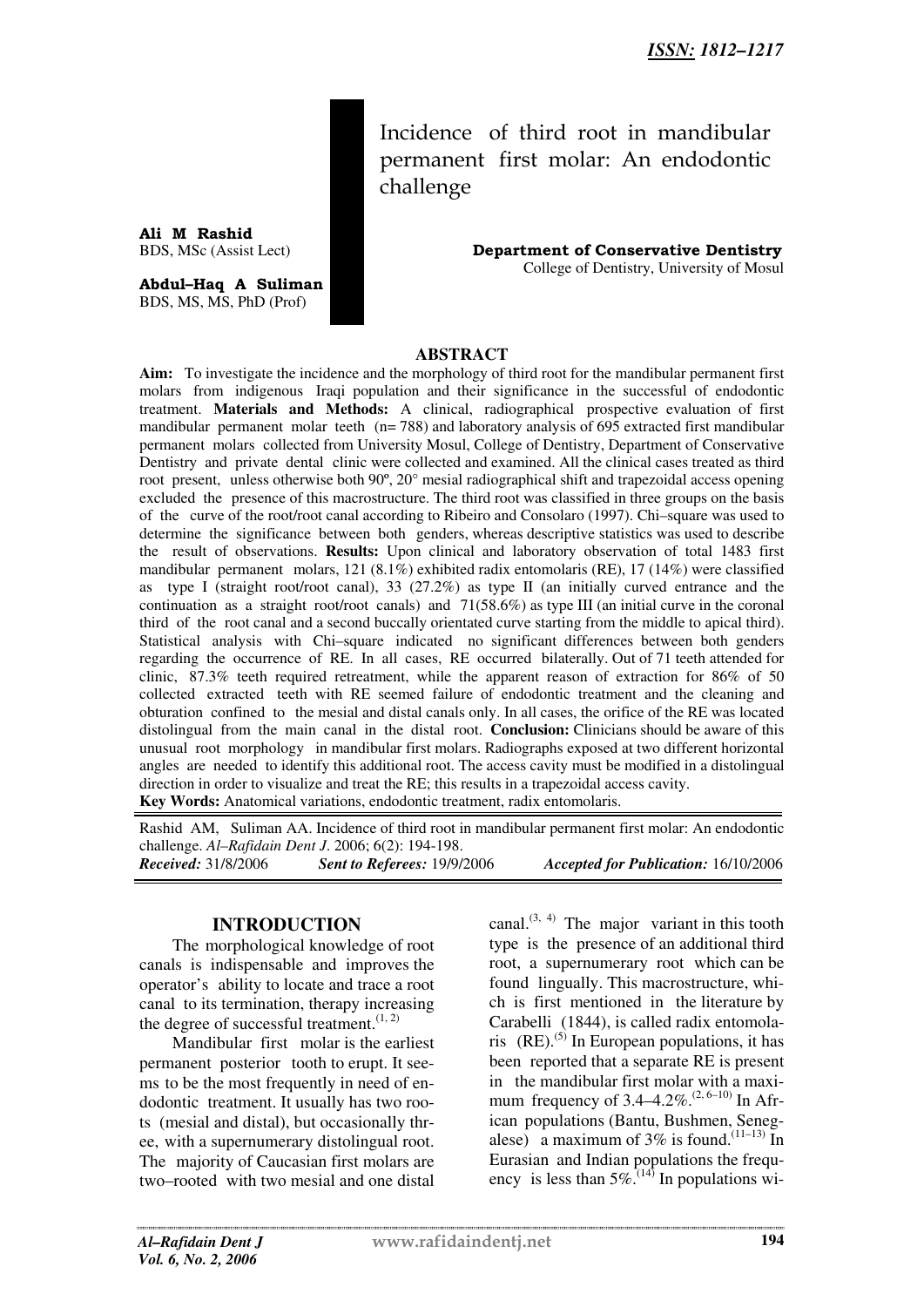th Mongoloid traits, such as Chinese, Eskimo and American Indians, the RE occurs with a frequency of 5% to more than 40%.<sup> $(7, 9, 14-28)$ </sup> Other researchers<sup> $(20, 29, 30)$ </sup> suggested that certain traits such as the "three–rooted molar" had a high degree of genetic penetrance as its dominance was reflected in the fact that pure Eskimo and Eskimo/Caucasian mixes had similar prevalence of the trait.

The aim of the present study was to investigate the incidence and the morphology of third root for the first mandibular permanent molars from indigenous Iraqi population and their significance in the successful of endodontic treatment.

# **MATERIALS AND METHODS**

#### **Clinical Observation:**

A clinical and radiographic prospective evaluation was made for first mandibular permanent molars (n= 788) schedule for root canal treatment (including both for primary endodontic treatment and retreatment) were examined in the Department of Conservative Dentistry, College of Dentistry, University of Mosul, and private endodontic clinic in the same City. All the clinical cases treated as third root present, unless otherwise both 90°, 20° mesial radiographical shift and trapezoidal access opening excluded the presence of this macrostructure. The shortest side of trapezoid access opening is to the distal aspect, and the mesial side is slightly longer. The buccal and lingual sides are of approximately the same length and taper toward each other distally.

Those having third distoligual root were detected and counted using radiographic and clinical examination. Two preoperative radiographs were taken (AGFA Dentus, dental Dorngon, Germany), one a  $90^\circ$  angulations to the tooth in a buccolingual direction and the other at a mesial angle of approximately 20°, to allow better visualization of the buccolingual anatomy. The radiographs were examined on a viewer using a peripheral block and a ×6 aspheric magnifying lens. Another 20° mesial shift intra–operative radiographs were taken with Flexofile ISO 10 (Dentsply Maillefer, Ballaigues, Switzerland) in the canal to confirm canal configuration.

## **Laboratory Analysis:**

Six–hundreds and ninety five extracted first mandibular permanent molars from the Iraqi population were collected to be investigated in the laboratory. The teeth with three roots were isolated and their percentage to the all sample was counted and their third root was classified. About 8 teeth showed an orifice of canal indicating the fracture of this root upon the extraction. So, the record included only the incidence of occurrence of RE.

## **Classification of Root Canal Anatomy:**

Based on the external root morphology and scouting of root canals of all the RE could be classified in three groups (Figure). This classification is based on a classification proposed by Ribeiro and Consolaro: $^{(28)}$ 

- Type I refers to a straight root/root canal.
- Type II refers to an initially curved entrance and the continuation as a straight root/root canals.
- Type III refers to an initial curve in the coronal third of the root canal and a second buccally orientated curve starting from the middle to apical third.

Statistical analysis was done using Statistical Package for Social Sciences (SP-SS) for Windows Version 11 Chi–square test was used to determine the significance between both genders, whereas descriptive statistics was used to describe the result of observations.

# **RESULTS**

Upon clinical and laboratory observation of total 1483 first mandibular permanent molars, 121 (8.1%) exhibited RE, 17 (14%) were classified as type I, 33  $(27.2%)$  as type II and 71 (58.6 %) as type III (Figure Table).

Although 63 (52%) males exhibited RE compared with 58 (47.9%) females, statistical analysis with Chi–square indicated no significant differences between both genders. In all cases, the occurrence of RE was bilaterally. Out of 71 teeth with RE attended for clinic, 62 teeth (87.3%) teeth required retreatment due to failure of primary endodontic treatment mainly to inability of the operators to identify and treat RE;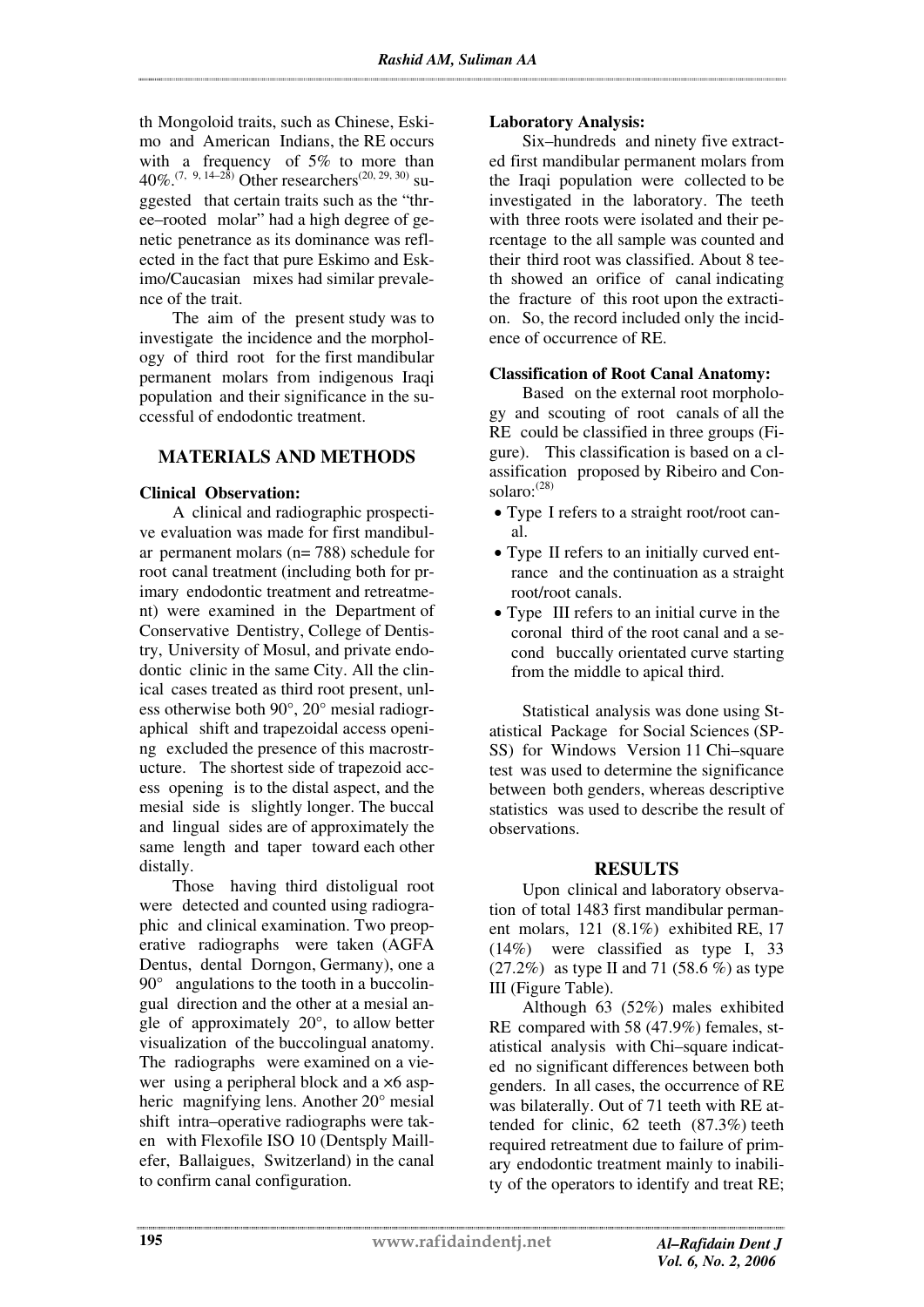while the apparent reason for extraction of 43 (86%) of 50 collected extracted teeth with RE seemed failure of endodontic trea-

Mesial Distal Lingual Buccal Occlusal View View View View View Type I Type II Type IIII **a b a b a b a b** tment and the cleaning and obturation confined to the mesial and distal canals only.

a: Original opening cavity; b: Modification of the opening cavity for the localization of the orifices of the radix entomolaris (RE) and the preparation of the root canal. Type I: A straight root/root canal; Type II: Initially curved entrance of the root canal and the continuation as a straight root/root canals; Type III: Initial curve in the coronal third of the root canal and a second buccally orientated curve starting from the middle third. The RE may also have a pronounced curve in the apical part of the root (in one of the root filled teeth of this case study this was a 90–buccal curve).

Figure: Classification of the extracted mandibular first molars with a radix entomolaris and occlusal view on the pulp chamber and root canal orifices

| Table: Numbers and percentage of root and root types of radix entomolaris |      |                     |                                   |                                    |                                     |
|---------------------------------------------------------------------------|------|---------------------|-----------------------------------|------------------------------------|-------------------------------------|
|                                                                           | No.  | No. $(\%)$ of<br>RE | No. $(\%)$ of<br><b>RE</b> Type I | No. $(\%)$ of<br><b>RE</b> Type II | No. $(\%)$ of<br><b>RE</b> Type III |
| <b>Clinical</b><br><b>Observation</b>                                     | 788  | 63                  |                                   |                                    |                                     |
| In vitro<br><b>Analysis</b>                                               | 695  | 58                  | 17(14%)                           | $33(27.2\%)$                       | 71 $(58.6%)$                        |
| <b>Total</b>                                                              | 1483 | 121 $(8.1\%)$       |                                   |                                    |                                     |

RE: Radix entomolaris.

In all cases, the orifice of the RE was located distolingually from the main canal in the distal root. The position was also characteristic for the root filled molars examined in situ. Only the trapezoidal access opening and tube shift radiographic technique were valuable in the locating of RE.

#### **DISSCUSION**

Morpho–anatomic changes in teeth may be divided according to the site of their occurrence; i.e., tooth crown, roots and root canals. Third root anomalies with close similarity inherited by different etiology. These anomalies may develop during

tooth bud morpho–differentiation as a result of a developmental aberration of both the ectoderm and mesoderm. $^{(31)}$  Its severity depends on the formation stage of the involved teeth.

One of the main reason for failure of root canal treatment in molars is because the clinician has not removed all the pulp tissue and microorganisms from the root canal system.(32) This fact will be reflected clearly by the high percent of root canal failure. This lead to either retreatment (87.3%) or extraction (86%). Among such unusual anatomy in this study, therefore, knowing the variations in root canal morp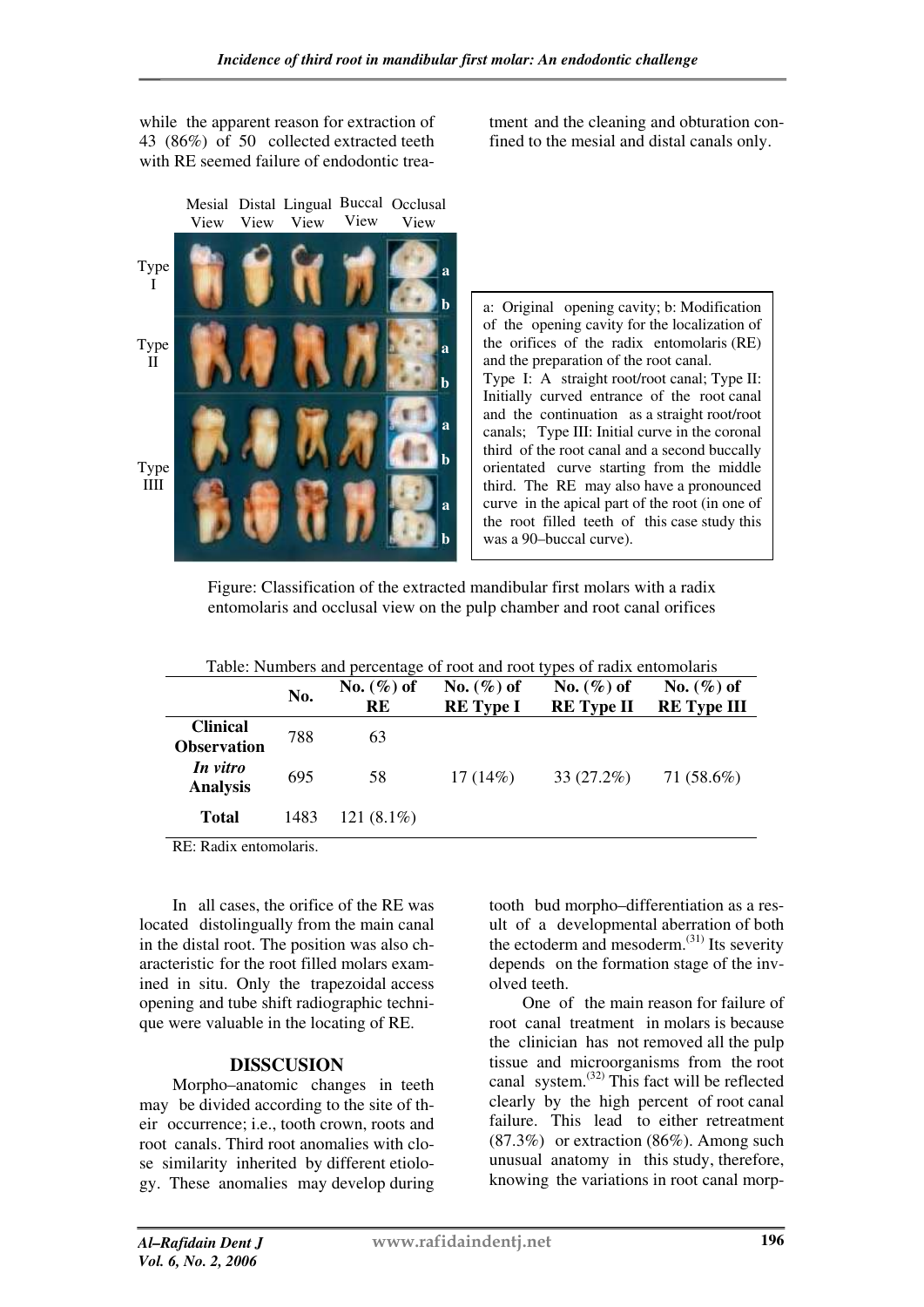hology is helpful in predicting the presence of an "extra" canal and/or root.

 $Curzon<sup>(20)</sup> suggested that certain traits$ such as the "three–rooted molar" had a high degree of genetic penetrance as its dominance was reflected in the fact that pure Eskimo and Eskimo/Caucasian mixes had similar prevalence of the trait. This fact reflected by this study, as there was no significance between both genders as well as it occurred bilaterally, so the genetic markers is the role.

The high percent of type III canals (58.6%) will added more difficulties of root canal cleaning, shaping and obturation, because a second buccally orientated curve starting from the middle to apical third of the canal provide misleading radiograph related to lake of third dimension, especially with regarding of working length determination.

These variations in distal root anatomy may be identified through careful reading of angled radiographs. Slowley<sup>(29)</sup> has demonstrated how difficult it is to detect extra roots, let alone extra canals. On the contrary, completing a thorough radiographic study of the involved tooth with exposure from three different horizontal projections, the standard buccal–to–lingual projection, 20 from the mesial, and 20 from the distal reveals the basic information regarding the anatomy of the tooth in order to perform endodontic treatment.<sup>(30)</sup>

Anatomical variations of mandibular molars are documented in the literature. Nonetheless, variations of the anatomy of the root canal system in molars are not appreciated by a great number of general pr- $\arctan(33, 34)$  This study concentrated on the value of misinterpretation of radiograph and their effect on the success of endodontic treatment. It was believed that radiographic interpretation, like diagnosis itself, is part science and part art and intuition.

The operator should have no qualms about modification the access opening whenever they suspected about the additional root and cutting and down the distolingual portion of the tooth. Otherwise if the canal cannot be located and would be failed, so conservation of the tooth structure would be useless.

# **CONCLUSIONS**

It is essential to anticipate and find all canals during molar root canal treatment. Proper angulation and interpretation of radiographs help to identify chamber and root anatomy. In the case of RE, the conventional triangular opening cavity must be modified to a trapezoidal form in order to better locate and access the distolingually located orifice of the additional root. Straight–line access, in this respect, has to be emphasized as the majority of the RE are curved.

## **REFREENCES**

- 1. Skidmore AE, Bjorndahl AM. Root canal morphology of the human mandibular first molar. *Oral Surg Oral Med Oral Pathol.* 1971; 32: 778-784.
- 2. Schilder H, Sam W. The comparison of curved canal preparation in straight and curved root canal. *Oral Surg Oral Med Oral Pathol*. 1971; 32: 112-114.
- 3. Barker BCW, Parson KC, Mills PR, Williams GL. Anatomy of root canals. III. Permanent mandibular molars. *Aust Dent J*. 1974; 19: 403-413.
- 4. Vertucci FJ. Root canal anatomy of the human permanent teeth. *Oral Surg Oral Med Oral Pathol*. 1984; 58: 589-599.
- 5. Bolk L. The importance of endodontic in maxillary and mandibular molar canals. *J Canad Dent Assoc*. 1994; 60: 527-532.
- 6. Taylor AE. Variations in the human tooth form as met within isolated teeth. *J Anat Physiol*. 1899; 33: 268-272.
- 7. De Souza–Freitas JA, Lopes ES, Casati– Alvares L. Anatomic variations of lower first permanent molar roots in two ethnic groups. *Oral Surg Oral Med Oral Pathol*. 1971; 31: 274-278.
- 8. Curzon MEJ. Three–rooted mandibular permanent molars in English Caucasians. *J Dent Res*. 1973; 52: 181-183.
- 9. Ferraz J. Three rooted mandibular molars in patients of Mongolian, Caucasian and Negro origin. *Braz Dent J*. 1992; 3: 113- 117.
- 10. Steelman R. Incidence of an accessory distal root on mandibular first permanent molars in Hispanic children. *J Dent Child.* 1986; 53: 122-123.
- 11. Drennan MR. The dentition of the Bushmen tribe. *Annals SAfr Museum*. 1929; 24: 61-87.